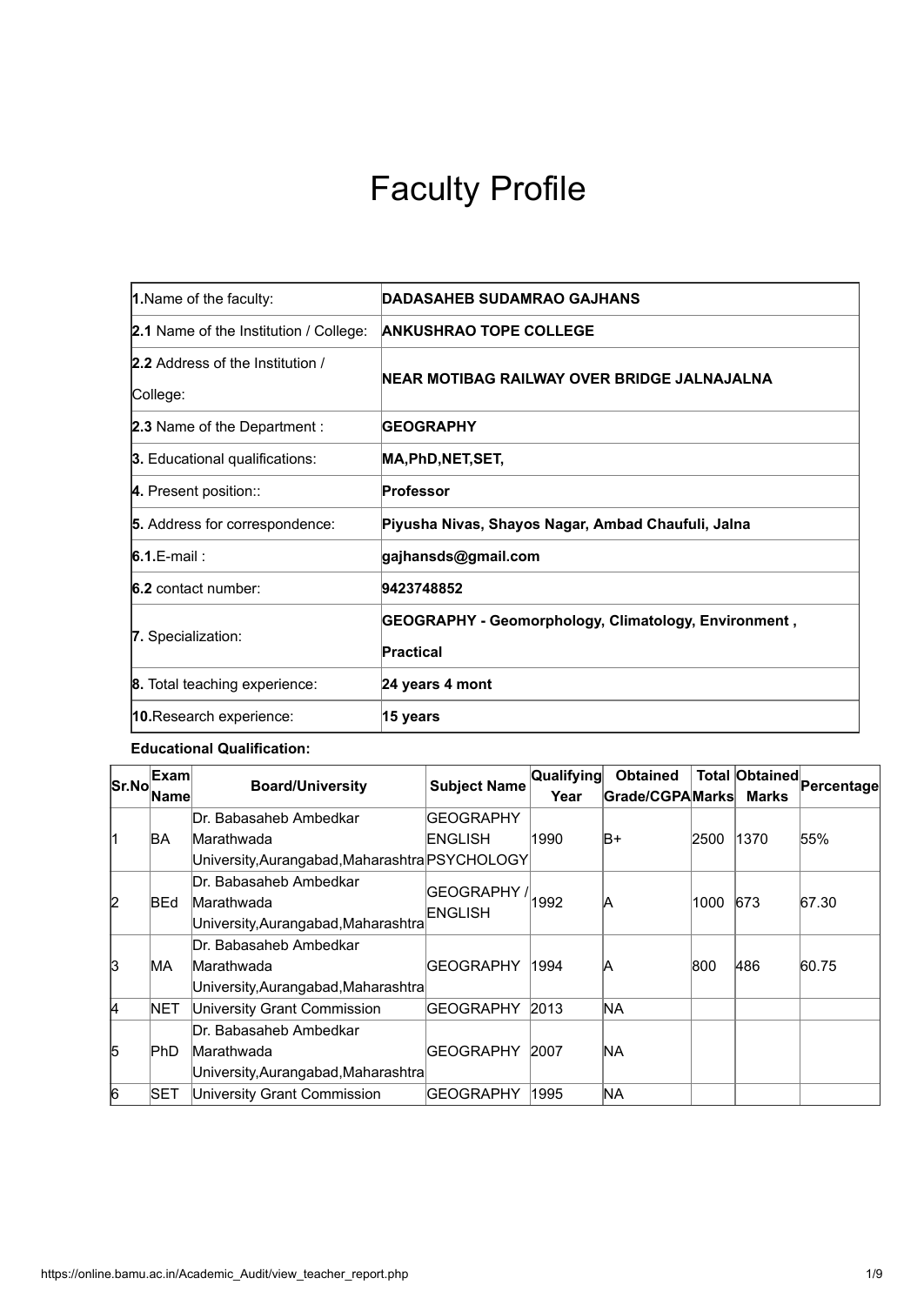# **Faculty Experience:**

| Sr.no | Experience<br>Type  | <b>Designation Approved</b> |     | <b>University</b>                   | Approval_letter | From<br>Date | Τо<br>Date | <b>Experience in</b><br>Year                 |
|-------|---------------------|-----------------------------|-----|-------------------------------------|-----------------|--------------|------------|----------------------------------------------|
| l1    | Permanent           | Associate                   | Yes | Dr. Babasaheb Ambedkar Marathwada   |                 |              |            | 25368-69 2008- 2007- 2020- 12 years 1 months |
|       |                     | Professor                   |     | University, Aurangabad, Maharashtra | 10-24           |              |            | 12-17 01-23 and 9 days                       |
| l2    | Permanent Professor |                             | Yes | Dr. Babasaheb Ambedkar Marathwada   | 6775-84 2020-   |              |            | 2019- 2020- 0 years 10 months                |
|       |                     |                             |     | University, Aurangabad, Maharashtra | $ 01 - 08 $     |              |            | $ 03-09 01-23 $ and 15 days                  |
| 13    |                     | Assistant                   | Yes | Dr. Babasaheb Ambedkar Marathwada   |                 |              |            | 47691-93 1995- 1995- 2020- 24 years 4 months |
|       | Permanent           | Professor                   |     | University, Aurangabad, Maharashtra | 12-04           |              |            | 09-01 01-23 and 28 days                      |
| 14    | Permanent           | Assistant                   | Yes | Dr. Babasaheb Ambedkar Marathwada   | 6713-15 2002-   |              |            | $2002 - 2020 - 17$ years 3 months            |
|       |                     | Professor                   |     | University, Aurangabad, Maharashtra | 10-09           |              |            | $10-09$ 01-24 and 19 days                    |

## **9.Course Taught:**

|   | Sr.No Academic year | <b>Faculty</b>               | $ $ Course Type $ $ | <b>Name</b>               | <b>Course Pattern</b> | <b>Subject</b>   |
|---|---------------------|------------------------------|---------------------|---------------------------|-----------------------|------------------|
|   | 2017-18             | Faculty of Humanities PG     |                     | Master of Arts            | Semester              | <b>GEOGRAPHY</b> |
| 2 | 2017-18             | Faculty of Humanities        | <b>UG</b>           | Bachelor of Arts Semester |                       | <b>GEOGRAPHY</b> |
| 3 | 2018-19             | Faculty of Humanities PG     |                     | Master of Arts            | Semester              | <b>GEOGRAPHY</b> |
| 4 | 2018-19             | Faculty of Humanities        | <b>UG</b>           | Bachelor of Arts Semester |                       | <b>GEOGRAPHY</b> |
| 5 | 2019-20             | Faculty of Humanities        | PG                  | Master of Arts            | Semester              | <b>GEOGRAPHY</b> |
| 6 | 2019-20             | <b>Faculty of Humanities</b> | <b>UG</b>           | Bachelor of Arts Semester |                       | <b>GEOGRAPHY</b> |

# **Appoinment On professinal body:**

| Sr.No | <b>Academic</b><br>year | <b>Body</b>      | <b>Name</b>                                                    | Level                         | Role                                       |
|-------|-------------------------|------------------|----------------------------------------------------------------|-------------------------------|--------------------------------------------|
| 11    | 2018-19                 |                  | Academic SELECTION COMMITTEE FOR                               |                               | University Subject Expert                  |
|       |                         | body             | CAREER ADVANCEMENT                                             |                               |                                            |
| 2     | 2017-18                 | Academic<br>body | Faculty of Humanities Meeting                                  |                               | University, MEMBER                         |
| 3     | 2018-19                 | Academic<br>body | <b>NAAC Review Meeting</b>                                     | University-                   |                                            |
| 4     | 2018-19                 | Academic<br>body | <b>Workload Committee</b>                                      |                               | University- .MEMBER                        |
| 5     | 2018-19                 | body             | Academic CHOICE BASED CREDIT & GRADING<br><b>SYSTEM</b>        |                               | University- CHAIRMAN                       |
| 6     | 2018-19                 | Academic<br>body | BOE - Sub Committee (7/3/2019)                                 |                               | University- MEMBER                         |
| 17    | 2019-20                 | body             | Academic Research and Recognition Committee<br>(RRC)           | University- member            |                                            |
| 8     | 2019-20                 | Academic<br>body | R.R.C. (7/12/2019)                                             |                               | University NEMBER                          |
| 9     | 2018-19                 | Academic<br>body | UNIVERSITY ACT-2016                                            |                               | University MEMBER                          |
| 10    | 2019-20                 | body             | Academic Learning Outcomes Based Curriculum<br>Framework for U |                               | University MEMBER                          |
| 11    | 2017-18                 | Academic<br>body | <b>BOS GEOGRAPHY</b>                                           |                               | University CHAIRMAN                        |
| 12    | 2018-19                 | Academic<br>body | <b>AFFILIATION</b>                                             |                               | University CHAIRMAN                        |
| 13    | 2018-19                 | Academic<br>body | Paper Setters                                                  |                               | University CHAIRMAN (14/2/2019)            |
| 14    | 2019-20                 | Academic<br>body | Research Center Inspection.                                    | University <sub>Patoda)</sub> | CHAIRMAN (PVP College,                     |
| 15    | 2019-20                 | Academic<br>body | Research Center Inspection -                                   | University                    | CHAIRMAN (Shrikrushna<br>College, Gunjoti) |
| 16    | 2019-20                 | Academic<br>body | <b>Research Center Inspection</b>                              | University                    | CHAIRMAN (SMDMM College,<br>Kallam)        |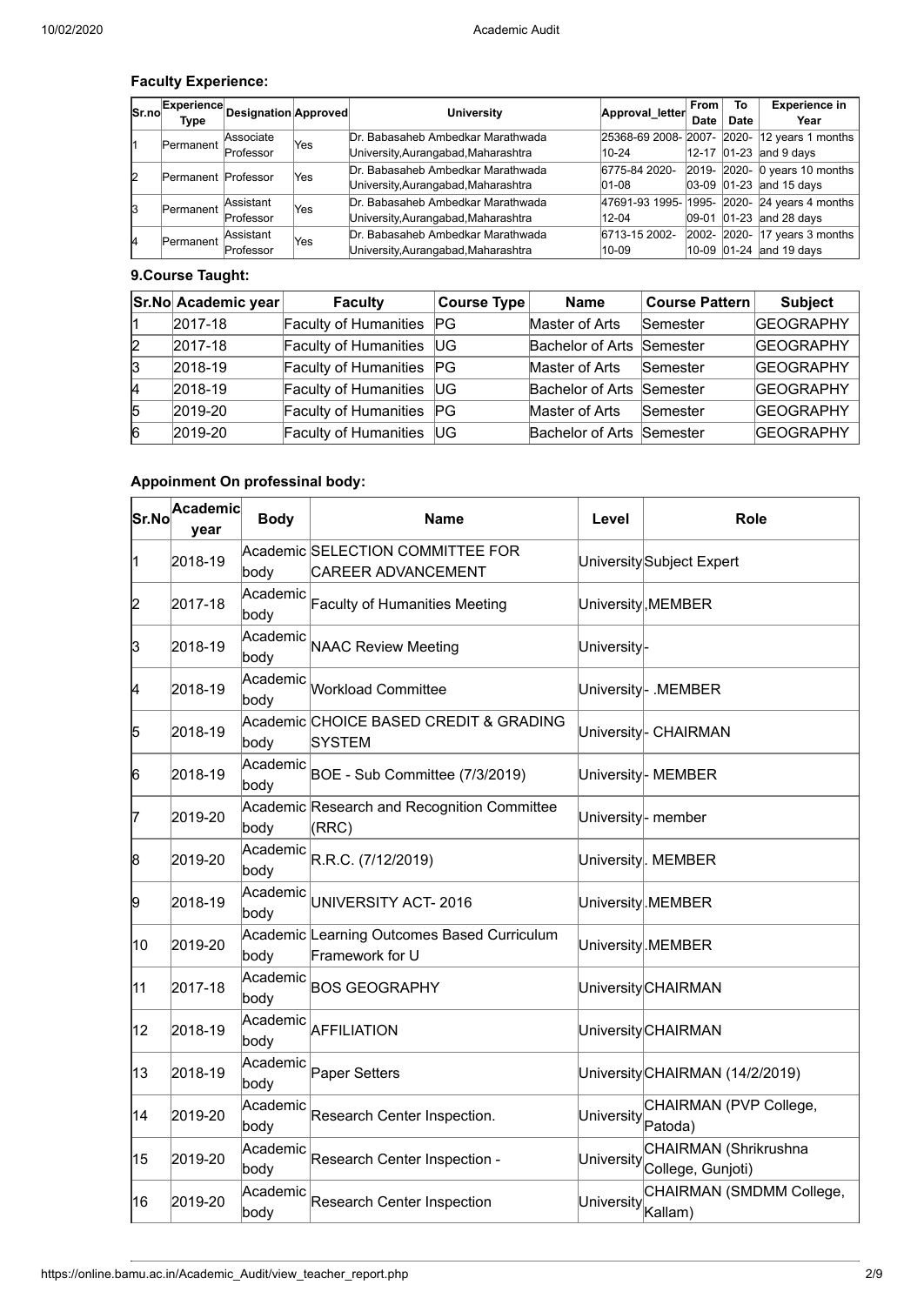| 17 | 2018-19 | body             | Academic AFFILIATION (Late Vamanrao Pitambare<br>arts science                |            | University CHAIRMAN Member                                                |
|----|---------|------------------|------------------------------------------------------------------------------|------------|---------------------------------------------------------------------------|
| 18 | 2017-18 | body             | Academic Shahid Bhagatsing Vichardhara at<br>College                         |            | University Co-Coordinator                                                 |
| 19 | 2017-18 | Academic<br>body | Practical Examination MA- Geography                                          |            | University External examiner                                              |
| 20 | 2017-18 | body             | Academic Practical Examination MA- Geography<br>22/12/2017                   | University | External examiner (Arts. Comm.<br>Sci. College Badna                      |
| 21 | 2017-18 | body             | Academic Practical Examination MA- Geography<br>9/12/2017                    | University | External examiner (Govt.Arts.<br>Sci. College Auranga                     |
| 22 | 2019-20 | body             | Academic Ph.D. Viva-Voce Examination (SRTU<br>Nanded)                        | State      | External Referee                                                          |
| 23 | 2017-18 | Academic<br>body | Ph.D. Viva-Voce Exam (SGBU Amravati) University External Referee (17/7/2017) |            |                                                                           |
| 24 | 2017-18 | body             | Academic Ph.D. Viva-Voce Supervisor (SGBU<br>Amravati)                       | State      | External Referee (3/9/2018)                                               |
| 25 | 2019-20 | body             | Academic Ph.D. Viva-Voce Examination (SRTU<br>Nanded).                       | State      | External Referee (31/08/2019)                                             |
| 26 | 2017-18 | body             | Academic Ph.D. Viva-Voce Supervisor (SGBAU<br>3119)                          | State      | External Referee,                                                         |
| 27 | 2017-18 | body             | Academic Ph.D. Viva-Voce Supervisor (PhD. 1646-<br><b>SGBU Amrava</b>        | State      | <b>External Referee.</b>                                                  |
| 28 | 2017-18 | Academic<br>body | <b>BOS GEOGRAPHY</b>                                                         |            | <b>University</b> MEMBER                                                  |
| 29 | 2018-19 | Academic<br>body | <b>AFFILIATION</b>                                                           |            | <b>University</b> MEMBER                                                  |
| 30 | 2019-20 | body             | Academic NEW COLLEGE, AFFILIATION<br><b>COMMITTEE</b>                        |            | University MEMBER                                                         |
| 31 | 2017-18 | Academic<br>body | <b>Seating Squad</b>                                                         |            | <b>MEMBER (Aditya Pharmacy</b><br>University <sup>[11</sup> College Beed] |
| 32 | 2017-18 | Academic<br>body | Paper Setting Meeting MA -Geography                                          | University | MEMBER (Dept. Of Geography<br>BAMU. Aurangabad)                           |
| 33 | 2017-18 | Academic<br>body | <b>ACADEMIC COUNCIL</b>                                                      | University | MEMBER (Dr. BAMU<br>Aurangabad)                                           |
| 34 | 2018-19 | body             | Academic CHOICE BASED CREDIT & GRADING<br>SYSTEM-                            |            | UniversityMEMBER -                                                        |
| 35 | 2018-19 | Academic<br>body | BOE - Sub Committee (25/3/2019)                                              |            | University MEMBER,                                                        |
| 36 | 2018-19 | body             | Academic UNIVERSITY ACT- 2016. (DATE<br>19/12/2018)                          |            | University MEMBER.                                                        |
| 37 | 2017-18 | body             | Academic VC Nominated in Subject Expert<br>(29/1/2018)                       |            | University MEMBER                                                         |
| 38 | 2018-19 | Academic<br>body | <b>RRC</b>                                                                   |            | UniversityRRC Member                                                      |
| 39 | 2017-18 | Academic<br>body | VC Nominated in CAS                                                          |            | University Subject Expert                                                 |
| 40 | 2018-19 | body             | Academic Selection Committee for Selection of<br>Assistant Pro               |            | University Subject Expert                                                 |
| 41 | 2019-20 | Academic<br>body | Upgradation from JRF to SRF                                                  |            | University Subject Expert.                                                |
| 42 | 2017-18 | Academic<br>body | Upgradation from JRF to SRF.                                                 | University | Subject Expert. (Dept. of<br>Geography, Dr. BAMU Aura                     |
| 43 | 2017-18 | Academic<br>body | Vigilance Squad                                                              |            | University MEMBER                                                         |
| 44 | 2018-19 | Academic<br>body | <b>Examination (SRT University Nanded)</b>                                   | State      | <b>MEMBER</b>                                                             |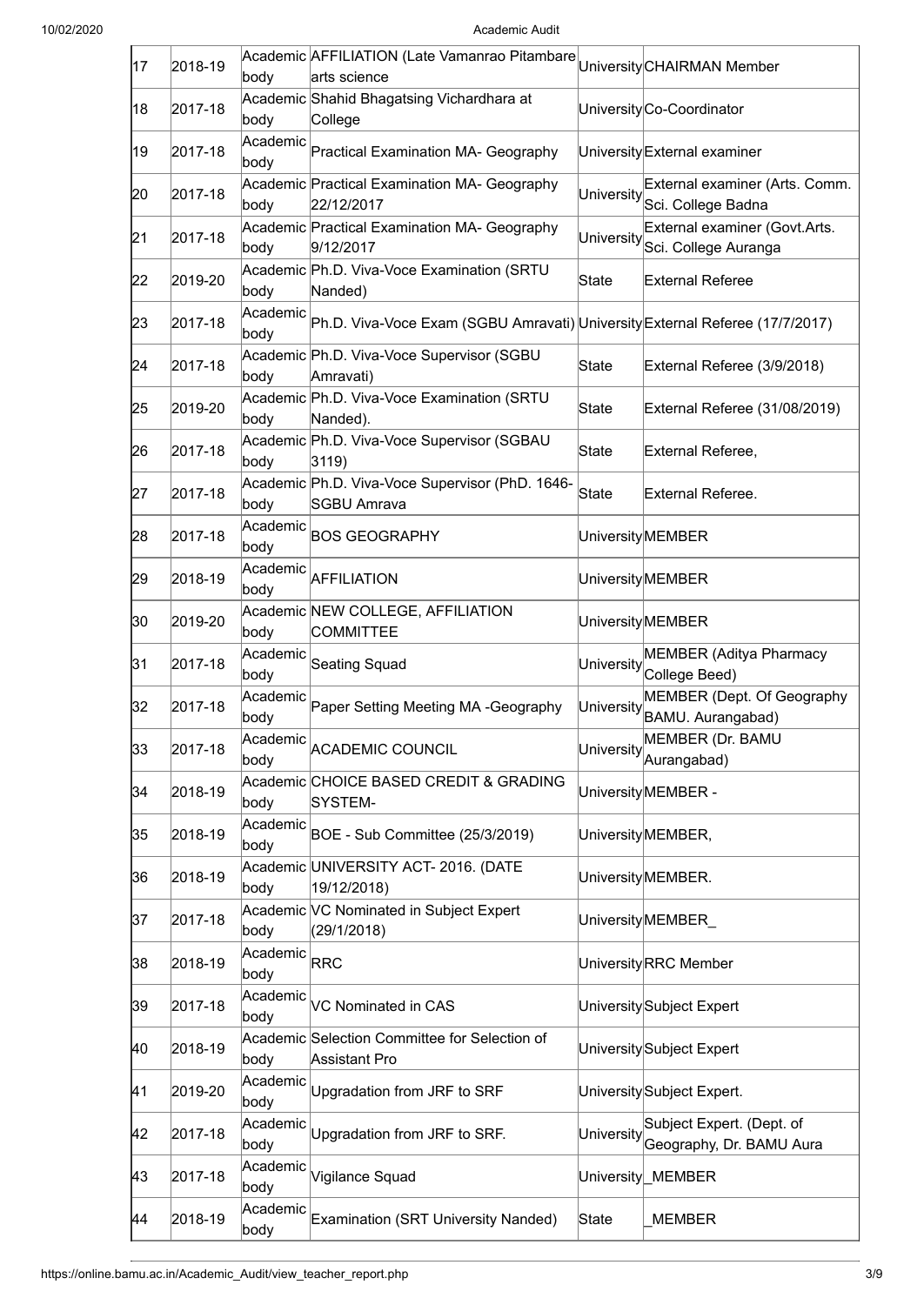| <b>45</b> | ററ | 2/2019<br>∩r<br>11 H<br>. 1971 | ∴cıtvl | MFMBFP<br>_ |
|-----------|----|--------------------------------|--------|-------------|
|-----------|----|--------------------------------|--------|-------------|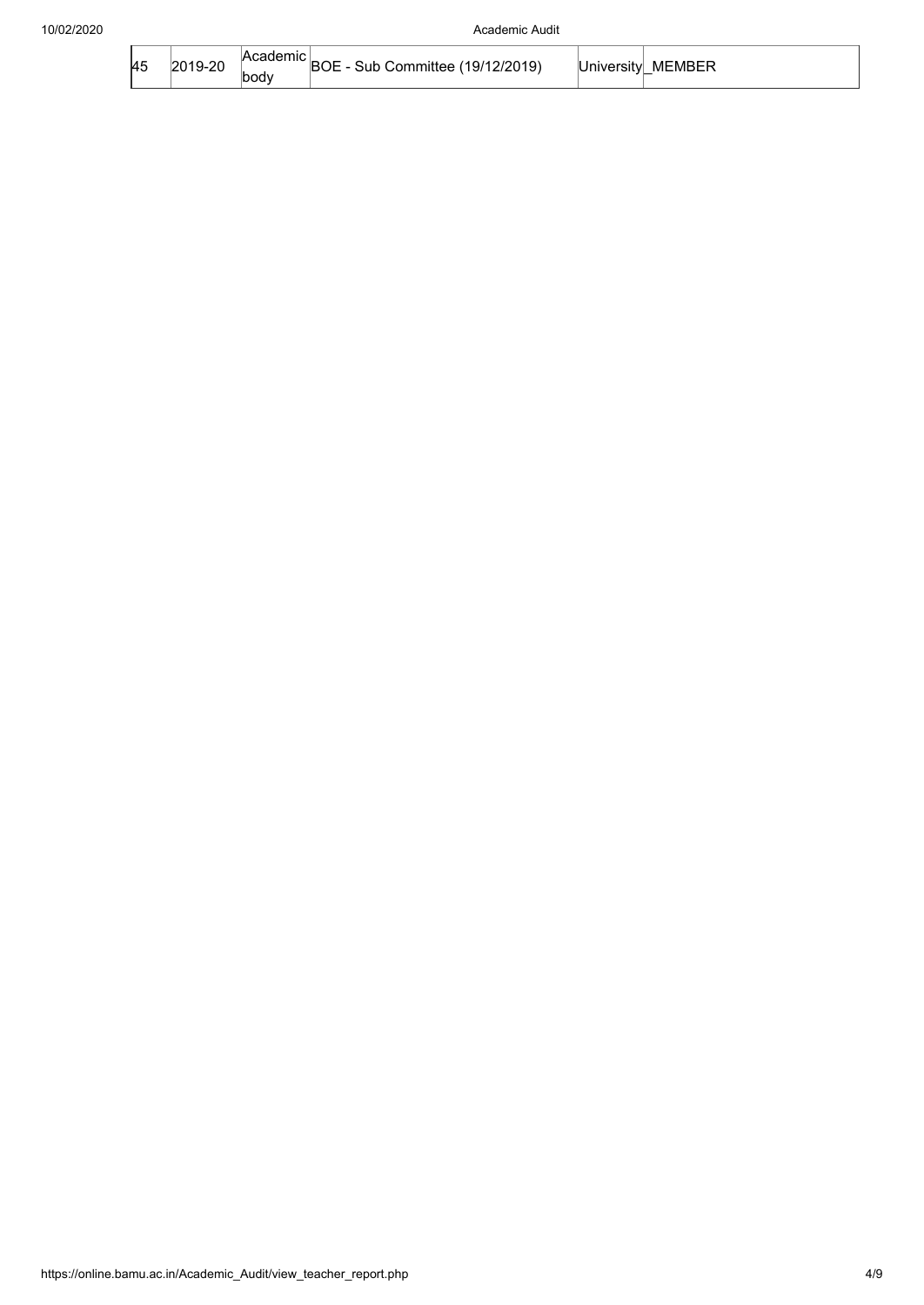# **11/12 Major/Minor research projects completed: :**

| Sr.No | <b>Student</b><br><b>Name</b>    | <b>Faculty</b>                  | <b>Subject</b>   | <b>Research Topic</b>                                                                                    | <b>Registration</b><br><b>Date</b> | Award<br><b>Status</b> | <b>Awarded</b><br><b>Date</b> |
|-------|----------------------------------|---------------------------------|------------------|----------------------------------------------------------------------------------------------------------|------------------------------------|------------------------|-------------------------------|
| l1    | Miss.<br>Ausarmal<br>D.V.        | Faculty of<br>Humanities        | <b>GEOGRAPHY</b> | A Geographical Study of<br>Management & Utilization of<br>Surface Water in Ahmadnagar<br><b>District</b> | 26-07-2013                         | Registered             |                               |
| 2     | Miss. More Faculty of<br>ls. s.  | Humanities                      |                  | Primary Health Centers in<br>GEOGRAPHY Parbhani District: A Geographical 26-07-2013<br>Analysis          |                                    | Registered             |                               |
| 3     | Miss.<br>Pathre<br>R.U.          | Faculty of<br>Humanities        |                  | A geographical Study of Food<br>GEOGRAPHY Crops & Population in Jalna<br>District                        | 26-07-2013                         | Awarded                | 09-07-<br>2016                |
| 4     | Miss.<br>Shaikh<br>Sameena       | Faculty of<br><b>Humanities</b> |                  | A Comparative Study of<br>GEOGRAPHY Population Structure in Jalna &<br>Aurangabad District               | $01-04-2015$                       | Registered             |                               |
| 5     | Mr. Jatithor Faculty of<br>S. A. | <b>Humanities</b>               | <b>GEOGRAPHY</b> | A Critical Study of Rivers Linking<br>Project of Jalagaon District                                       | 26-07-2013                         | Registered             |                               |
| 6     | Mr.<br>Kamble K.<br>V.           | Faculty of<br>Humanities        |                  | The Comparative Study of<br>GEOGRAPHY Population Structure in<br>Osmanabad & Latur District              | 25-07-2014                         | Registered             |                               |
| 17    | Mr. Savant Faculty of<br>S. B.   | <b>Humanities</b>               |                  | Scheduled Caste Population in<br>GEOGRAPHY Jalna District: A Geographical<br>Analysis                    | 26-07-2013                         | Awarded                | 21-09-<br>2016                |
| 8     | Mr. Shinde Faculty of<br>N. N.   | <b>Humanities</b>               | <b>GEOGRAPHY</b> | Settlement Pattern in Jalgaon<br>District: A Geographical Analysis                                       | 26-07-2013                         | Awarded                | 08-12-<br>2016                |
| 9     | Mr. Usare<br>B. R.               | Faculty of<br><b>Humanities</b> |                  | Irrigation Projects & it's Impact on<br>GEOGRAPHY Agriculture of Beed District: A<br>Geographical Study  | 26-07-2013                         | Registered             |                               |
| 10    | Mr. Yede<br>G. N.                | Faculty of<br>Humanities        | <b>GEOGRAPHY</b> | A geographical Study of Market<br>Centers in Parbhani District                                           | 26-07-2013                         | Registered             |                               |

# **13/14.Number of student's registered /awarded Ph.D. degree: :**

#### **16/26.Participation/organized conferences, symposia, seminars and workshops:**

| Sr.Nol | Event      | Event name                                    | <b>Event Level</b>   | Event        | Event        | Event           | <b>Role</b> |  |
|--------|------------|-----------------------------------------------|----------------------|--------------|--------------|-----------------|-------------|--|
|        | Type       |                                               |                      | country      | <b>Date</b>  | to Date         |             |  |
|        |            |                                               |                      |              | 06-02-06-02- |                 | Chaired     |  |
|        | Symposia   | Aapatti Vyavasthapan Karyashala               | Regional             | INDIA        | 2018         | 2018            | session     |  |
|        |            |                                               |                      |              |              | 14-10-14-10-    | Resource    |  |
| 2      |            | Conference Agriculture & Irrigation           | National             | INDIA        | 2018         | 2018            | person      |  |
|        |            | Agriculture: Irrigation Processing Industries |                      |              |              | 13-10-14-10-    | Presented   |  |
| 13     | Conference | And Marketing System                          | National             | INDIA        | 2018         | 2018            | Paper       |  |
| 4      |            | Conference Challenges In Human Geography      | InternationallINDIA  |              | 21-01-22-01- |                 | Presented   |  |
|        |            |                                               |                      |              | 2019         | 2019            | Paper       |  |
| 5      |            |                                               |                      |              | 21-01-21-01- |                 | Resource    |  |
|        |            | Conference Challenges In Human Geography      | lInternationallINDIA |              | 2019         | 2019            | person      |  |
|        |            |                                               |                      |              |              | 15-01- 15-01-   | Resource    |  |
| 6      | Symposia   | Environment Conservation                      | Regional             | INDIA        | 2018         | 2018            | person      |  |
| 7      |            | ConferencelGandhi Vichar                      | State                | <b>INDIA</b> | 22-01-22-01- |                 |             |  |
|        |            |                                               |                      |              | 2020         | 2020            | Attended    |  |
| 18     |            |                                               |                      |              |              | l16-02- l16-02- | Chaired     |  |
|        |            | Workshops Geography Workshop                  | University           | INDIA        | 2019         | 2019            | session     |  |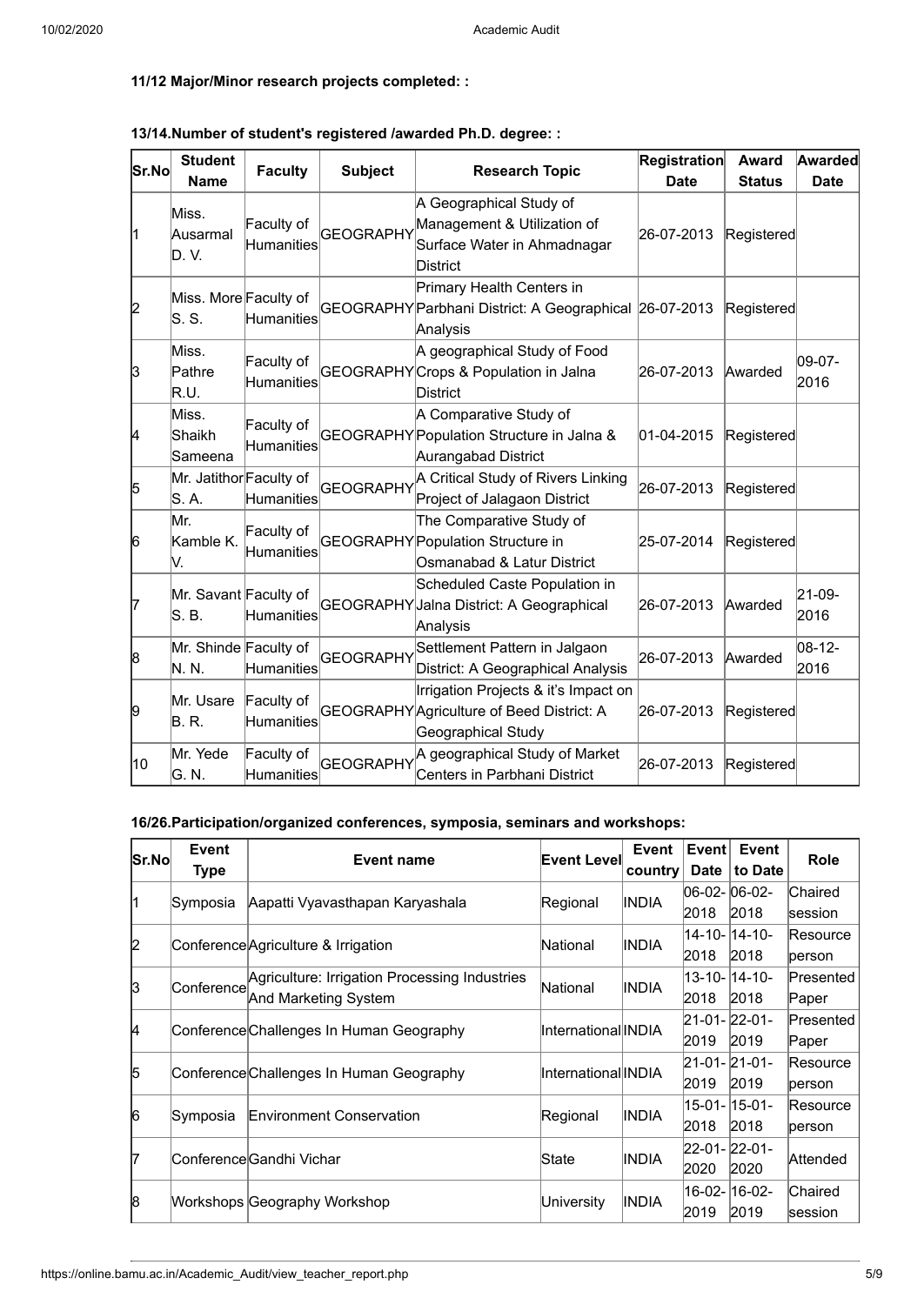10/02/2020 Academic Audit

| 9  | Conference | Global Economy, Sustainable Tourism And                | International INDIA |              | 27-09-29-07- |               | Presented |  |  |
|----|------------|--------------------------------------------------------|---------------------|--------------|--------------|---------------|-----------|--|--|
|    |            | Climate Change                                         |                     |              | 2019         | 2019          | Paper     |  |  |
| 10 | Seminars   | Human Rights And Environment                           | National            | <b>INDIA</b> |              | 16-09- 16-09- | Resource  |  |  |
|    |            |                                                        |                     |              | 2017         | 2017          | person    |  |  |
| 11 |            | Conference Impact Of Climate Change On Agriculture     | National            | INDIA        |              | 24-01-25-01-  | Presented |  |  |
|    |            |                                                        |                     |              | 2018         | 2018          | Paper     |  |  |
| 12 | Conference | Importance Of Bio-Tech Fertilizers In Indian           | National            | <b>INDIA</b> |              | 08-12-08-12-  | Chaired   |  |  |
|    |            | Agriculture                                            |                     |              | 2018         | 2018          | session   |  |  |
|    |            | Importance Of Bio-Tech Fertilizers In Indian           |                     |              |              | 08-12-08-12-  | Presented |  |  |
| 13 | Seminars   | Agriculture                                            | National            | INDIA        | 2018         | 2018          | Paper     |  |  |
|    |            | Importance Of Bio-Tech Fertilizers In Indian           |                     |              |              | 08-12-08-12-  | Resource  |  |  |
| 14 | Conference | Agriculture                                            | National            | <b>INDIA</b> | 2018         | 2018          | person    |  |  |
|    |            | Intellectual Property Right: Indian                    |                     |              |              | 14-02- 14-02- |           |  |  |
| 15 | Workshops  | Perspective                                            | State               | <b>INDIA</b> | 2018         | 2018          | Attended  |  |  |
|    |            | Intellectual Property Rights : Issues &                |                     |              | $11-03-$     | $11-03-$      |           |  |  |
| 16 | Workshops  | Challenges                                             | Regional            | <b>INDIA</b> | 2019         | 2019          | Attended  |  |  |
|    |            | Leadership Development Programs -                      |                     |              |              | 07-09- 07-09- |           |  |  |
| 17 | Workshops  | College Elections                                      | Regional            | <b>INDIA</b> | 2017         | 2017          | Attended  |  |  |
|    |            |                                                        |                     |              |              | 12-09- 12-09- | Chaired   |  |  |
| 18 | Symposia   | New Course Of ISRO                                     | Regional            | <b>INDIA</b> | 2018         | 2018          | session   |  |  |
|    |            |                                                        |                     |              | 23-01-23-01- |               | Resource  |  |  |
| 19 | Symposia   | <b>NSS</b>                                             | Regional            | <b>INDIA</b> | 2019         | 2019          | person    |  |  |
|    |            | Physical Education, Fitness And Sports                 |                     |              |              | 19-08- 20-08- | Presented |  |  |
| 20 | Conference | Science                                                | International INDIA |              | 2017         | 2017          | Paper     |  |  |
|    |            |                                                        |                     |              |              | 25-01- 25-01- |           |  |  |
| 21 |            | Workshops Research Project                             | Regional            | INDIA        | 2017         | 2017          | Attended  |  |  |
|    |            |                                                        |                     |              | 08-10-08-10- |               | Chaired   |  |  |
| 22 | Symposia   | Syllabus Framing As Per New University Act. University |                     | <b>INDIA</b> | 2018         | 218           | session   |  |  |
|    |            | Syllabus Framing As Per The New University Regional    |                     |              | 08-10-08-10- |               |           |  |  |
| 23 | Workshops  | ACT (CBCS)                                             |                     | <b>INDIA</b> | 2018         | 2018          | Attended  |  |  |
|    |            | Use Of ICT At College Level Teaching                   |                     |              |              | 13-03- 13-03- |           |  |  |
| 24 | Workshops  | Learning Process                                       | Regional            | <b>INDIA</b> | 2019         | 2019          | Attended  |  |  |
|    |            | Use Of ICT For Improvement In Teaching                 |                     |              |              | 14-03- 14-03- |           |  |  |
| 25 | Workshops  | <b>Skill</b>                                           | Regional            | <b>INDIA</b> | 2019         | 2019          | Attended  |  |  |
|    |            |                                                        |                     |              |              | 08-09-08-09-  |           |  |  |
| 26 |            | Workshops Vistar Seva Upkram Karyshala                 | Regional            | <b>INDIA</b> | 2017         | 2017          | Attended  |  |  |
|    |            | Water & Soil Management For Sustainable                |                     |              |              | 21-03-21-03-  | Presented |  |  |
| 27 | Conference |                                                        | National            | <b>INDIA</b> | 2017         | 2017          | Paper     |  |  |
|    |            | Development                                            |                     |              |              |               |           |  |  |
| 28 |            | Conference Water Management Issues In India            | National            | <b>INDIA</b> | 23-01-23-01- |               | Presented |  |  |
|    |            |                                                        |                     |              | 2017         | 2017          | Paper     |  |  |
| 29 |            | Conference Yoga And Stress Management                  | National            | <b>INDIA</b> |              | 19-01- 19-01- | Attended  |  |  |
|    |            |                                                        |                     |              | 2019         | 2019          |           |  |  |

17.Innovative processes developed in teaching and learning.

**PPT, Videos, Models, Charts, Graphs, Instruments, Slides, Transparency, Maps, Field Visits, Instrumental Survey, Practicals & Experiments etc.**

18.Participation in curricular development:

**Participation in Curriculum Development as the Member of BOS and the Chairman of Board of Studies**

**in Geography**

19.Participation in co-curricular and extra-curricular activities.

**Vasundhara Forum, Environment Wallpaper, Village Survey, Study Tour, GK Test, Seminar, Tutorial,**

**Question Answer Method, Personal Counseling, Project Work,**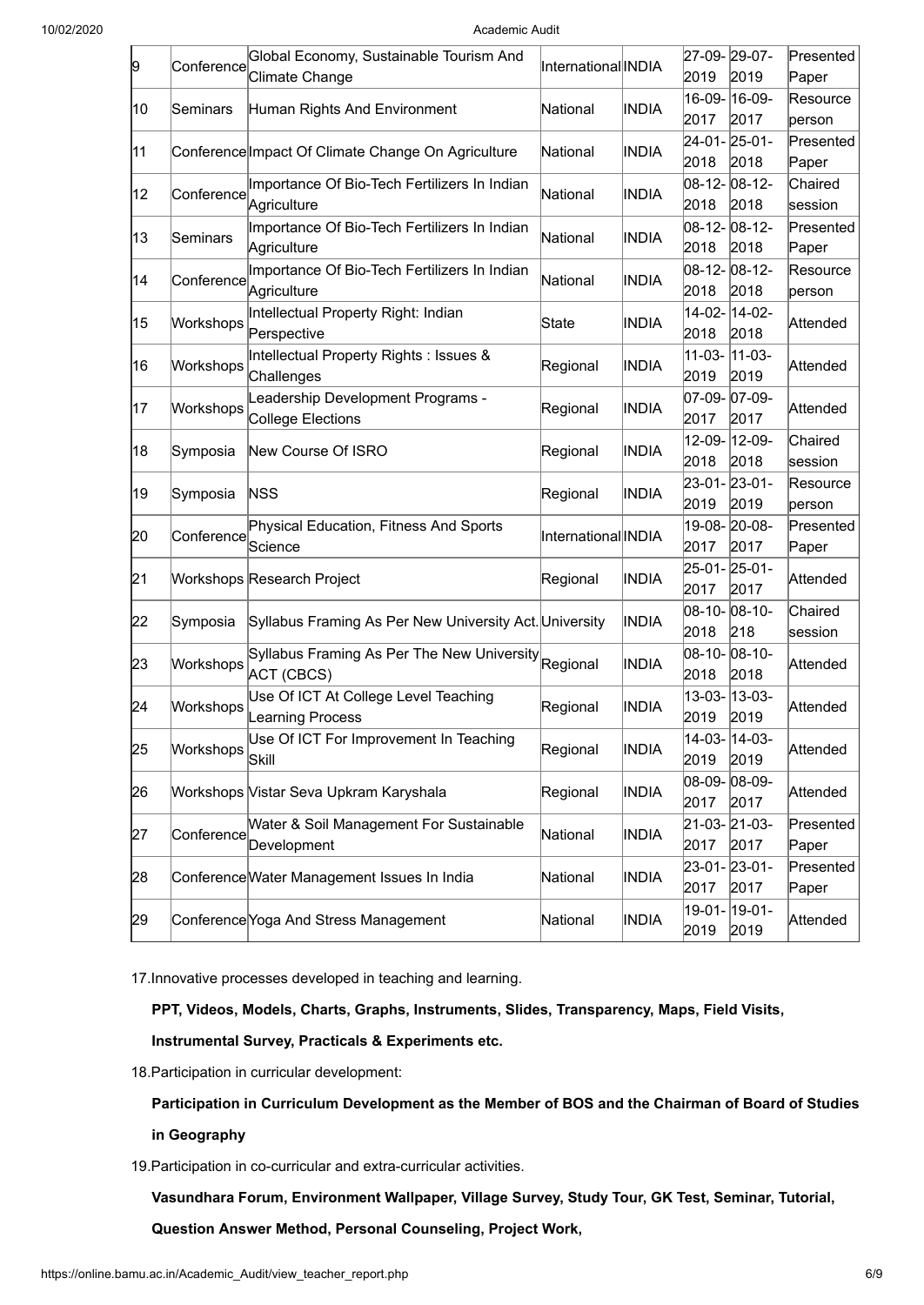21.Examination / Evaluation reforms initiated:

**Practical Examiner Panel, Question Paper Pattern, Practical Framework, Semester System, CBCS Pattern, etc.**

#### **20. Refresher and Orientation courses attended:**

# **22. Publication of research papers:**

| Sr.no | Year    | Academic Publication<br><b>Type</b> | Role   | <b>Publication Title</b>                                                                                      | Journal                                                                                                                  | Factor | Impact Citation | <b>ISSN</b>   | In<br>No Scopus |
|-------|---------|-------------------------------------|--------|---------------------------------------------------------------------------------------------------------------|--------------------------------------------------------------------------------------------------------------------------|--------|-----------------|---------------|-----------------|
| 11    | 2017-18 | Peer<br>reviewed<br>journals        | Author | Comparative<br>Analysis of Change<br>in Population and<br>Food Crop<br>Production in Jalna<br><b>District</b> | Cosmos<br>Multidisciplinary<br>Research E- Journal<br>Vol. III                                                           |        |                 | 2456-<br>1665 | Yes             |
| 2     | 2017-18 | Peer<br>reviewed<br>journals        | Author | Characteristics of<br>Market Centers in<br>Buldhana District<br>(MS)                                          | Cosmos<br>Multidisciplinary<br>Research E- Journal<br>Vol. II                                                            |        |                 | 2456-<br>1665 | Yes             |
| 3     | 2017-18 | Peer<br>reviewed<br>journals        | Author | Comparative<br>Analysis of Change<br>in Population and<br>Food Crop<br>Production in Jalna<br><b>District</b> | Cosmos<br>Multidisciplinary<br>Research E- Journal                                                                       |        |                 | 2456-<br>1665 | Yes             |
| 4     | 2017-18 | Peer<br>reviewed<br>journals        | Author | Characteristics of<br>Market Centers in<br>Buldhana District<br>(MS)                                          | Cosmos<br>Multidisciplinary<br>Research E- Journal                                                                       |        |                 | 2456-<br>1665 | Yes             |
| 5     | 2018-19 | UGC<br>carelist<br>journals         | Author | Disparity in Sex<br>Ratio: A Case Study<br>of Jalna District. 39-<br>44                                       | Ajanta Multidisciplinary<br>Research Journal<br>2018-19                                                                  | 5.5    |                 | 2277-<br>5730 | Yes             |
| 6     | 2018-19 | UGC<br>carelist<br>journals         | Author | Mitha Mumbari<br>Khaditil Kharputi<br>Vanache Badalte<br>Kshetra. 75-80                                       | Ajanta Multidisciplinary<br>Research Journal<br>2018-19                                                                  | 5.5    |                 | 2277-<br>5730 | Yes             |
| 17    | 2018-19 | UGC<br>carelist<br>∣iournals        | Author | Jalna Jilhyatil<br>Lokasankhay<br>vadhichi Vaishishtye.<br>35-40                                              | Ajanta Multidisciplinary<br>Research Journal<br>2018-19                                                                  | 5.5    |                 | 2277-<br>5730 | Yes             |
| 8     | 2018-19 | UGC<br>carelist<br>journals         | Author | Composition of<br>Gender in<br>Maharashtra State.<br>87-92                                                    | Ajanta Multidisciplinary<br>Research Journal<br>2018-19                                                                  | 5.5    |                 | 2277-<br>5730 | Yes             |
| 9     | 2018-19 | UGC<br>carelist<br>journals         | Author | of Beed District: A<br>Geographical<br>Analysis. 124-127                                                      | $\overline{\left \text{Disparity in Sex Ratio}\right _{\text{Ajanta Multidisciplinary}}}$<br>Research Journal<br>2018-19 | 5.5    |                 | 2277-<br>5730 | Yes             |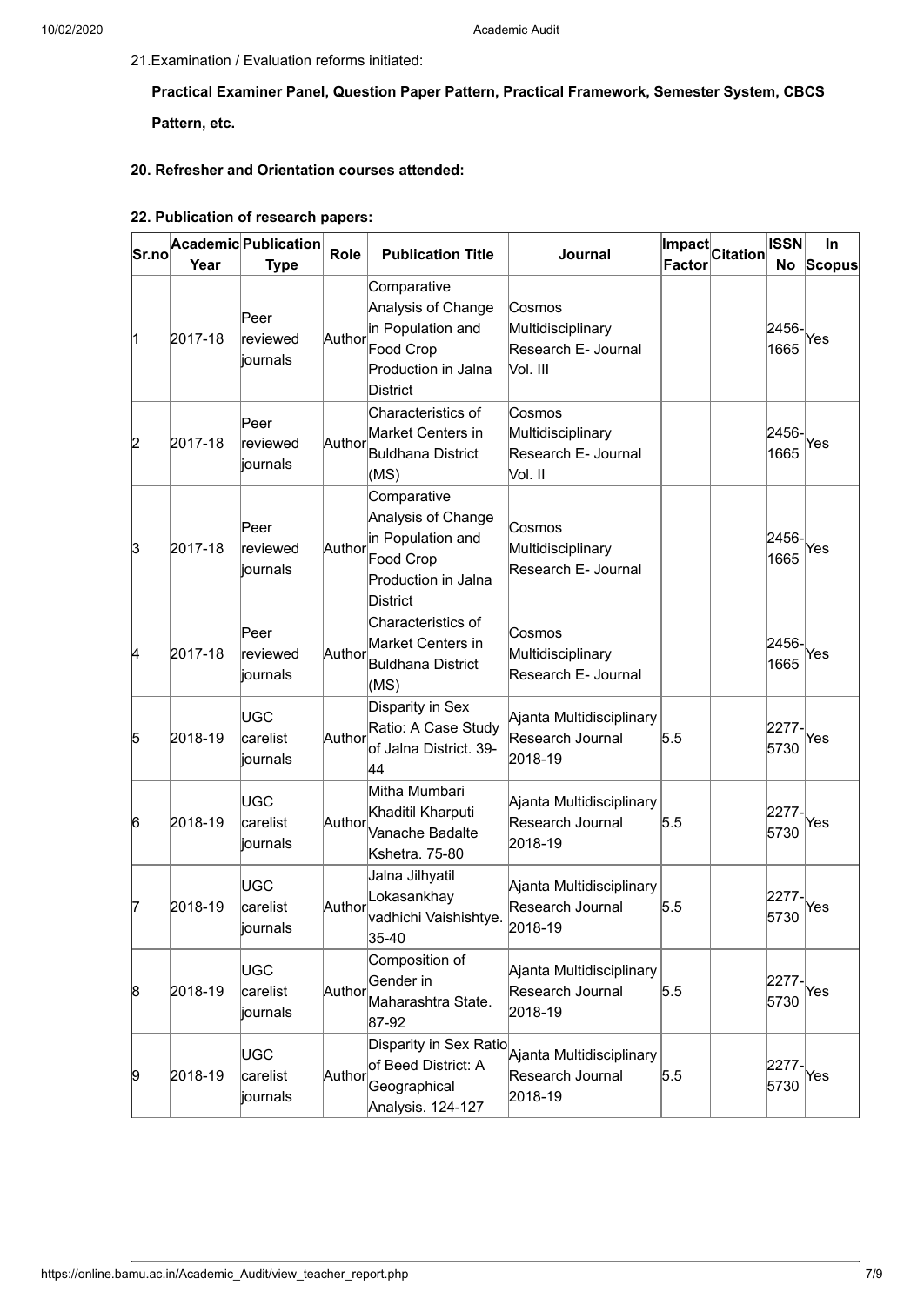| 10 | 2018-19 | UGC<br>carelist<br>journals  |        | Jalna Jilhyatil Kapus<br>PikaKhalil Bhumi<br>Uapayojnavar<br>Author Hawaman Badalach<br>Prabhav, Ek<br>Bhougolig Abhyas.<br>99-101                           | Indo Global<br>Researchers, Latur                                                                                                           | 2.62 | 2347-<br>6834 | Yes |
|----|---------|------------------------------|--------|--------------------------------------------------------------------------------------------------------------------------------------------------------------|---------------------------------------------------------------------------------------------------------------------------------------------|------|---------------|-----|
| 11 | 2018-19 | UGC<br>carelist<br>liournals |        | Utilization of<br><b>Chemical Fertilizers</b><br>Authorin Beed District: A<br>Geographical Study<br>184-187                                                  | Indo Global<br>Researchers, Latur                                                                                                           | 4.62 | 2347-<br>6834 | Yes |
| 12 | 2018-19 | UGC<br>carelist<br>liournals | Author | Bio-pesticide : An<br>alternative to<br>Chemical pesticides.<br>232-236                                                                                      | Indo Global<br>Researchers, Latur                                                                                                           | 4.62 | 2347-<br>6834 | Yes |
| 13 | 2019-20 | Conferance<br>Proceedings    | Author | Human Health and<br>Population: A Case<br>Study of Jalna<br><b>District</b>                                                                                  | The Deccan<br>Geographical Society<br>of India XIV<br>International<br>Conference Dept. of<br>Geography, University<br>of Rajasthan, Jaipur |      | 0011-<br>7269 | Yes |
| 14 | 2019-20 | Conferance<br>Proceedings    |        | A Study of<br>Author Settlement Pattern in International<br><b>Buldhana District</b>                                                                         | The Deccan<br>Geographical Society<br>of India XIV<br>Conference Dept. of<br>Geography, University<br>of Rajasthan, Jaipur                  |      | 2277-<br>5730 | Yes |
| 15 | 2019-20 |                              |        | Tehsil wise Irrigation<br>Status of Kolhapur<br>Proceedings Author Type Weir Projects in International<br>Ahmednagar District. Conference Dept. of<br>(M.S.) | The Deccan<br>Geographical Society<br>of India XIV<br>Geography, University<br>of Rajasthan, Jaipur                                         |      | 0011-<br>7269 | Yes |
| 16 | 2019-20 | Conferance Co                |        | Impact of rainfall on<br>soil characteristics of<br>Proceedings Author Igatpuri tahasil of<br>Nashik district.                                               | The Deccan<br>Geographical Society<br>of India XIV<br>International<br>Conference Dept. of<br>Geography, University<br>of Rajasthan, Jaipur |      | 0011-<br>7269 | Yes |

## **22. Total Publication of research papers:**

| Sr.No | <b>Total ISSN</b> | hindex | Total paper in Scopus | i10 index |
|-------|-------------------|--------|-----------------------|-----------|
| м     | 16                | 16     | N                     |           |